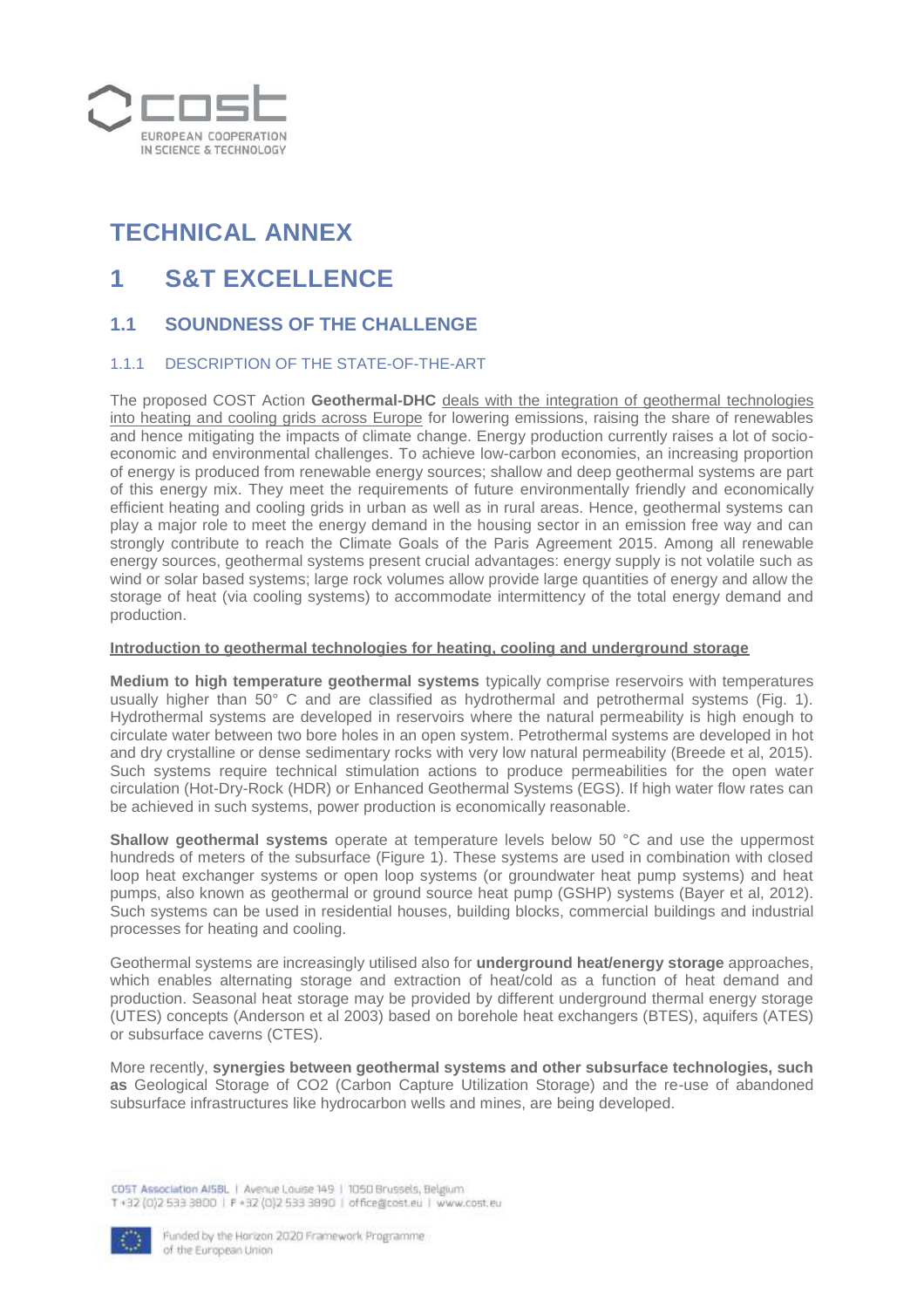

Research is also being undertaken to manage underground storage systems not only at seasonal but also at higher frequencies, which should allow to integrate the intermittent excess production from other renewable or classical energy sources leading to a new generation of **low temperature heating and cooling grids** (Bünning et al, 2018), i.e. sector coupling.



*Figure 1: Geothermal technologies and approaches as a function of the underground reservoir properties, depth and temperature values* 

*[\(http://wiki.cesba.eu/wiki/Shallow\\_Geothermal\\_Energy/General\\_Public\).](http://wiki.cesba.eu/wiki/Shallow_Geothermal_Energy/General_Public))*

#### **The current market situation in Europe with regard to the inclusion of geothermal applications into heating and cooling grids**

The constantly growing market of geothermal applications for heating and cooling is quite heterogeneous among the different European countries.

**Medium to deep geothermal**: Referring to the current Market Report of the European Geothermal Energy Council (Dumas et al, 2018) 29 European countries are showing a growth of the number of deep geothermal heating and cooling systems. In 2017, 294 district heating plants were in operation in Europe with an installed capacity of over 4.9 GWth (1.7 GWth in the European Union). In 2017 the effective market growth of geothermal district heating reached around +3% with an average annual growth rate of up to +10% in recent years. Regarding the reported projects under development, almost every European country will utilize deep geothermal for heat supply by 2020.

**Shallow geothermal**: The use of shallow geothermal systems for heating or cooling purposes experienced a significant growth worldwide. Between 2010 and 2015, the world's total capacity of geothermal heat pumps installed increased at an annual rate of 13.2% up to 50 GW total capacity, with an annual energy use of 326 848 TJ/year. The equivalent number of installed 12 kW units is approximately 4.19 million, which represents a 52% increase over the number of installed units in 2010 (Lund & Boyd, 2016). In 2017, the total installed capacity reached around 20 GW in more than 2 million individual units (Dumas et al, 2018) at a growth rate of +5%, whereas annual growth rates exceed +10% in the European countries with emerging markets.

Regarding the overall heating and cooling market and the application of renewables, geothermal systems still represent a niche. Despite some countries having significant high enthalpy resources, such as Iceland, Turkey and Italy, the share of all geothermal technologies in the heating and cooling market is still below 2% and below 10% within the renewable heating sector.

### 1.1.2 DESCRIPTION OF THE CHALLENGE (MAIN AIM)

The current and expected future socio-economic boundary conditions demand a paradigm shift in district heating and cooling systems. The main drivers for creating a new generation of **decarbonized heatingor combined heating and cooling systems** are represented by: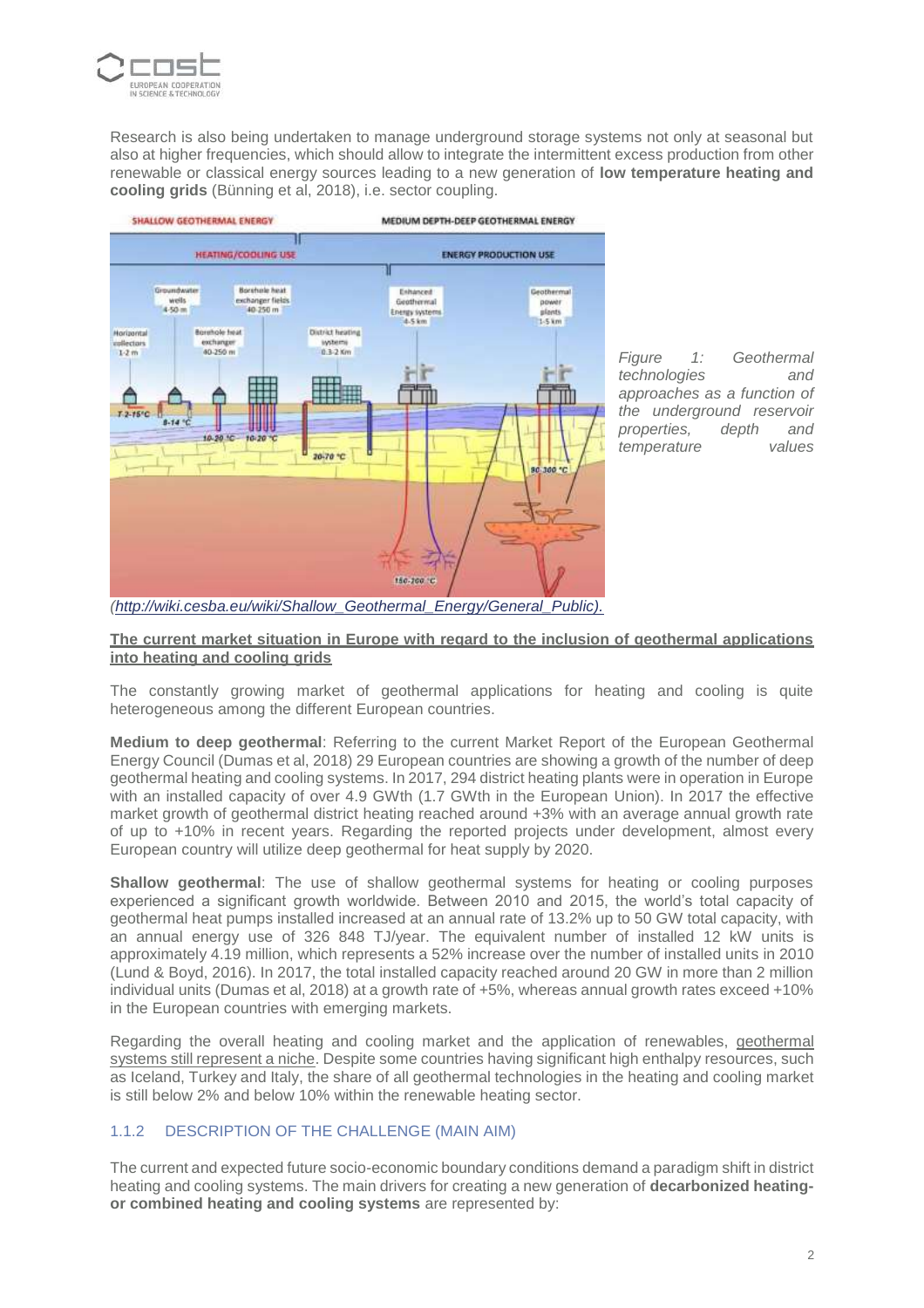

- Adoption of Climate Change mitigation measures (Global Warming of 1.5 °C, IPCC, 2018);
- Fulfilling the policy requirements and legal regulations of the EU (e.g. 2020 & 2030 Climate and Energy Strategy; in particular "Renewable Energy Directive", "Energy Efficiency Directive" and "Energy Performance of Buildings Directive") and also the single national strategies to reach the Goals of the Paris Climate Agreement of 2015.
- Diversifying energy supply sources in the EU member states and reducing the dependency on energy imports;
- Improving air quality by reducing fossil fuel based energy sources;
- Reducing urban heat island effects and its negative influence on environment by seasonal thermal energy storage and use of otherwise wasted heat;
- An intelligent complementary energy demand side and resource management, integrating sector coupling, which reduces energy consumption and increase efficiency.

Future heating and cooling systems (HCS) will need to be more diversified and decentralized with regard to heating sources and sinks and they might consider seasonal heat storage to shift from capacity based to energy based systems. Furthermore, locally available energy sources emphasizing RES (renewable energy sources) should represent a major supply of HCSs to avoid energy import and transport and their related costs and energy losses. Geothermal technologies are able to provide a solution for efficient energy production and consumption, by overcoming the mismatch between intermittent renewable heating and cooling supply and fluctuating demand. In that context, the subsurface may play an important role by acting as an energy source, -sink and seasonal heat storage. Beyond well-known, operative and economically profitable very-high enthalpy (e.g. >100 degC) or low enthalpy (<50 degC reservoirs, hydrothermal and petrothermal systems cover vast regions of Europe based on recent estimations and may play a key role for supplying renewable energy to HCS at a medium term. However, despite its high potential, they have been explored to a much less extent compared to other renewable energy systems due to a low awareness of investors and higher economical risks linked to uncertainties in the exploration of suitable reservoirs.

Geothermal-DHC aims to addresses the integration of geothermal technologies to heating and cooling grids based on experiences from case studies across Europe. The overall ambition is to identify, evaluate and introduce solutions based on geothermal applications to **increase the share of RES** of up to **30% in 2030** and **50% in 2050 in heating and cooling grids across Europe**. This implies a boost of the market diffusion with regard to all geothermal technologies across Europe to leave the current niche in the heating and cooling sector.

To tackle this challenge, the Action addresses the following scientific questions:

- What can be learned from case studies or existing and new geothermal developments across Europe addressing the entire process chain from exploration, commissioning, implementation, operation and monitoring as well as socio-economic impacts and acceptance?
- Which knowledge gaps still prevail? How can they be addressed and which measures need to be undertaken to enhance investments in the inclusion of geothermal technologies?
- Which technical solutions are suitable to at least approach or reach the above listed 2030 and 2050 aims?
- What do policy makers, regulators and investors need from the research community to include geothermal energy in future energy roadmaps for heating and cooling in Europe?
- Which funding mechanisms can support the implementation of geothermal technologies in a cost-effective way?

## **1.2 PROGRESS BEYOND THE STATE-OF-THE-ART**

### 1.2.1 APPROACH TO THE CHALLENGE AND PROGRESS BEYOND THE STATE-OF-THE-ART

Geothermal-DHC investigates the inclusion of geothermal systems in the heating and cooling market to shift this technology portfolio from a niche to a relevant player in Europe.

Past and recent projects like GeoDH [\(http://geodh.eu/\), R](http://geodh.eu/))ESCUE [\(http://www.rescue-project.eu/\) o](http://www.rescue-project.eu/))r CHEP GSHPs [\(http://cheap-gshp.eu/\) a](http://cheap-gshp.eu/))s well as the COST Action GABI (https:/[/www.cost.eu/actions/TU1405/#tabs|](http://www.cost.eu/actions/TU1405/#tabs)Name:overview) mostly address single sectorial aspects of geothermal use (e.g. the use of deep geothermal for district heating or the application in buildings and infrastructure).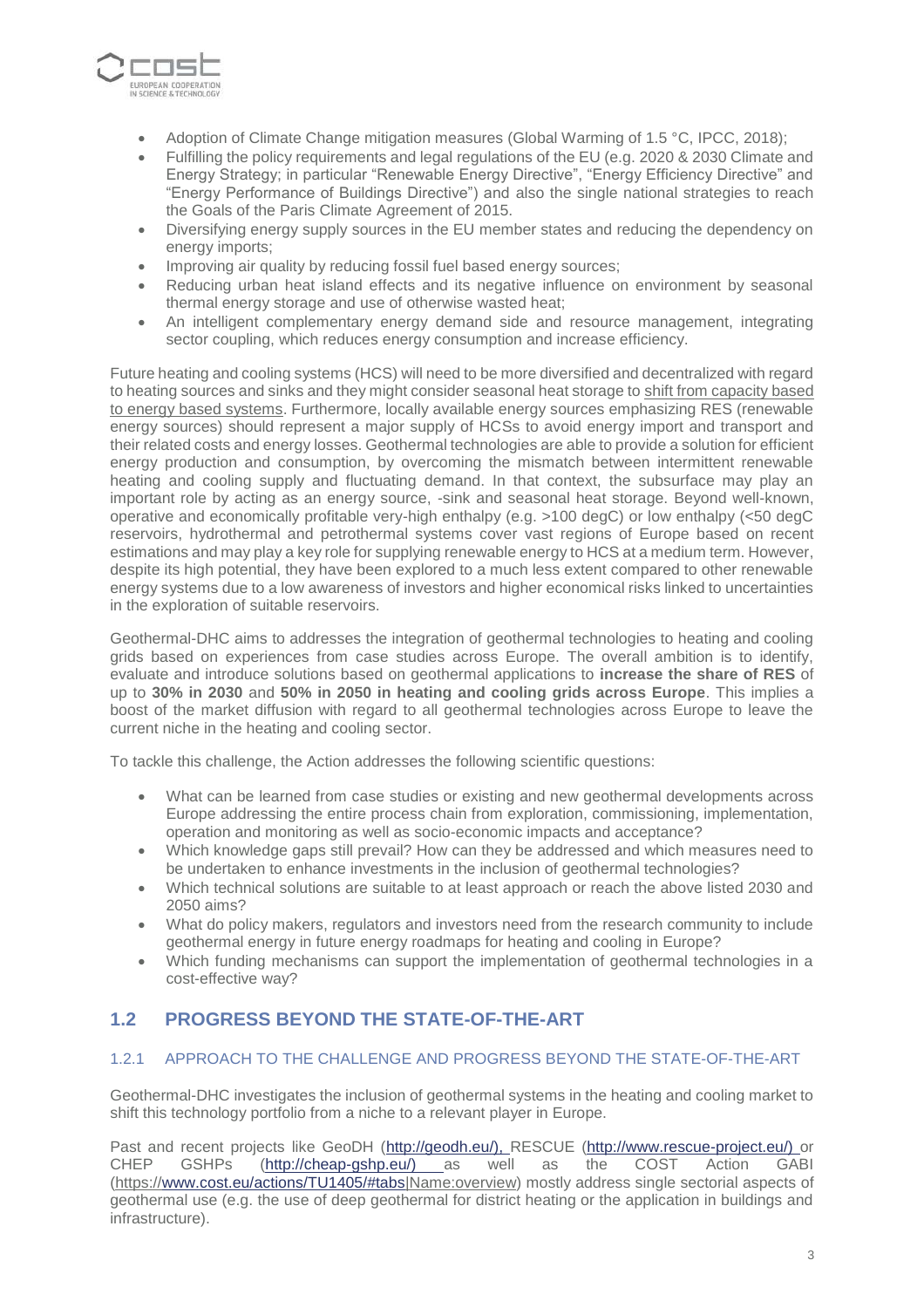

In contrast, the proposed research network follows both, an open scale- and technology approach addressing the whole range from decentralized local grids to large scale urban district heating and cooling networks based on different case studies across Europe.

The network applies a technological and thematic bottom - up approach allowing monovalent or multivalent solutions for heating and cooling. The only limitation is given by the fact that geothermal applications, including underground thermal energy storage, must be a vital part of the technological concepts applied and that there is no focus on the production of electricity.

From a thematic and scientific point of view, the Action will address the whole process chain from exploring resources, characterizing sites, developing technical concepts below and across the surface for efficient inclusion of geothermal technologies, identifying and managing risks and analysing legal frameworks. From an intersectoral point of view, the Action addresses ecological and socio-economic impacts and possible rebound effects as well as social acceptance.

Geothermal-DHC will merge and connect knowledge from more than 50 national- as well as international projects in which the proposers have been or are involved in and will refer to:

- Methodologies, workflows and concepts on the inclusion of geothermal resources in general;
- Case studies for developing and evaluating concepts at real life conditions;
- Field Laboratories and in-situ experiments investigating detailed technical problems like the coupled thermal-physical behaviour of the subsurface or above surface technical solutions for next generation district heating and cooling systems;
- Existing demonstrators scientifically monitored and evaluated across Europe.

The proposing network already has access to at least 24 different sites in 9 European countries. will also increase the number of sites to more than 35 during the expansion phase of Geothermal-DHC. It comprises a representative cross section of the heterogeneous geothermal market of Europe to support knowledge transfer from market leaders to followers.

Furthermore, the network will connect decision makers at both, local, regional, national and international level to the research community inside and outside Europe to support a strong competence platform for geothermal based heating and cooling grids in Europe. Taking into account the need for new strategies and roadmaps after 2020, the current point in time is crucial to enable a shift of paradigm towards geothermal applications.

### 1.2.2 OBJECTIVES

### 1.2.2.1 Research Coordination Objectives

Geothermal-DHC will:

- Harvest and pool existing knowledge from more than 50 national and international projects linked to the network, which cover the following research sectors:
	- o Assessment and characterization of resources as well as environmental impacts based on more than 20 case studies across Europe;
	- $\circ$  Technological research aspects of the inclusion of geothermal technologies in existing and new heating and cooling grids at an open scale in urban and non-urban areas. This includes operational and environmental monitoring of supplying and consumption structures;
	- $\circ$  Sector coupling possibilities will be evaluated especially in the focus of heat storage and cooling options
	- o Economical evaluation of planned and existing heating and cooling grids supported by geothermal applications. This includes existing incentive and other supportive governmental measures like risk mitigation programs;
	- o Legal framework and procedures for licensing and commissioning;
	- o Socio economic rebound effects and social acceptance.
	- o Development of a parameter catalogue for developing decision making support tools
- Evaluate the transferability of experiences and lessons learned between the different sites covered by the COST Action;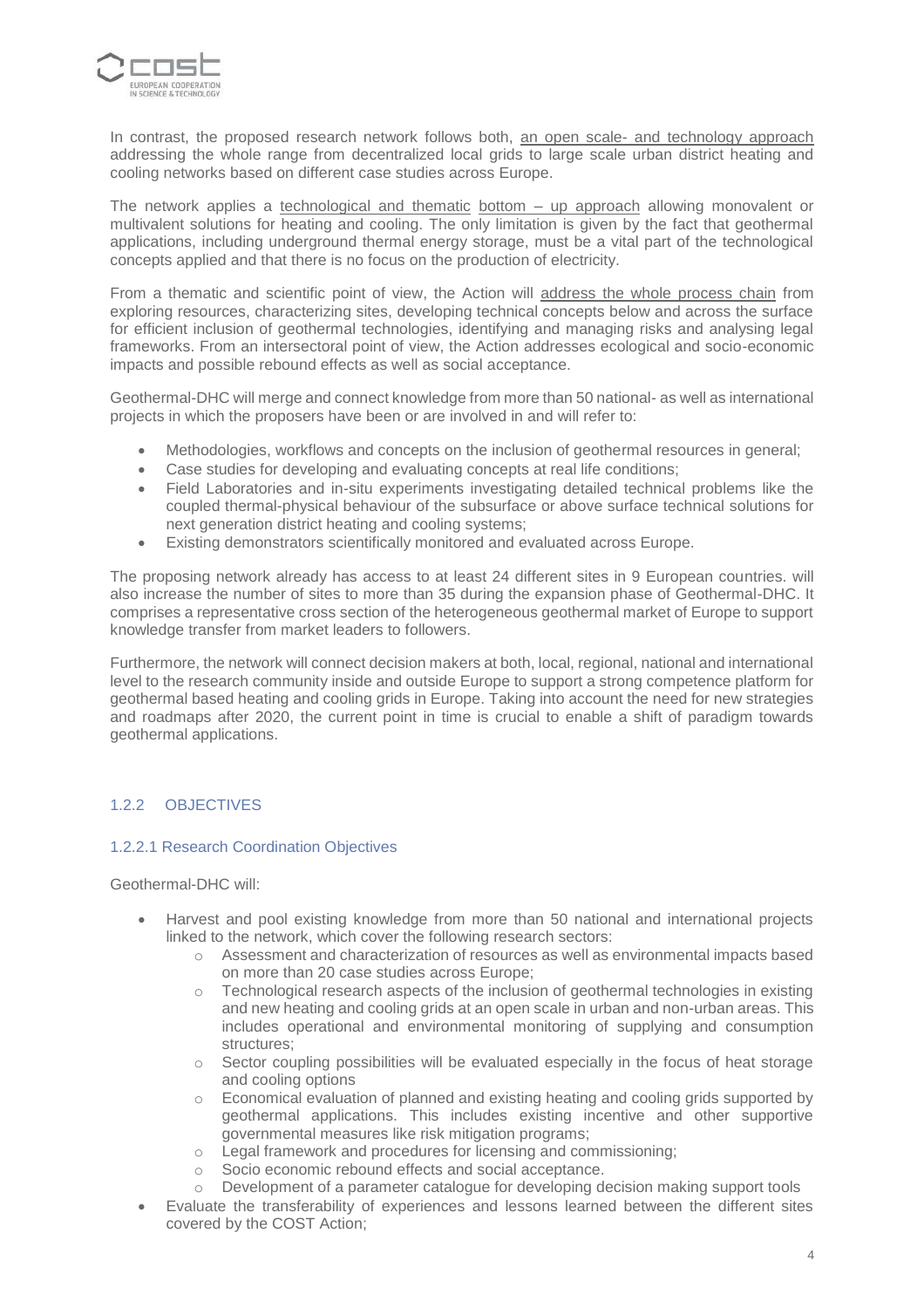

- Identify research gaps and measures to enhance the competitiveness of geothermally supported heating and cooling grids and develop proposals for follow up research activities taking into account the specific uncertainties related to legislation, economy, climatic and geological/site specific conditions across Europe compared to other energy solutions;
- Identify and characterize successful solutions for the integration in geothermal technologies in monovalent as well as multivalent heating and cooling grids;
- Compile the knowledge gained through the case studies to general technological catalogues, guidelines and fact sheets how to realize the inclusion of geothermal applications at its full technological range;
- Upscale the experiences gained at individual sites at European level to evaluate the chances for achieving the proposed 2030 (30%) and 2050 (50%) inclusion targets and compile them into a strategic roadmap for the decarbonization of heating and cooling grids by integrating geothermal resources.

### 1.2.2.2 Capacity-building Objectives

Geothermal-DHC will support a pan-European research and competence platform on the inclusion of geothermal technologies into heating and cooling grids including sector coupling by means of:

- Creating a physical web platform dealing with the present and possible future role of geothermal technologies in heating and cooling grids. The platform will offer:
	- o Knowledge repositories covering the outcomes of national and international projects the Action consortium was and is involved in;
	- o Compiled technological catalogues, fact sheets and guidelines based on the involved case studies and real life demonstrators;
	- o Categorized links to international policies, regulations, initiatives and research projects;
	- $\circ$  Provide a strategic roadmap for enhancing the share of geothermal energy in heating and cooling grids for 2030 and 2050.
- Collaborating with already existing European and international organizations as well as EU institutions dealing with geothermal energy, heating and cooling supply and energy and climate mitigation policies;
- Collaborating with research groups in the previously mentioned thematic fields and interlinking research groups of different disciplines to cover all relevant thematic aspects;
- Interlinking local, regional, national and international stakeholders and decision makers of the involved countries to share the experiences gained at the covered case studies and real-life demonstrators;
- Promoting interdisciplinary education and supporting young careers in the research field of geothermally supported heating and cooling grids. This includes access to data from case studies, subsurface laboratories and real life demonstrators, short term staff exchange programs, technical workshops and scientific missions linked to academic theses as well as joint field trips, student conferences and training schools;
- Transferring knowledge from leading- to follow-up countries with regard to geothermal application and heating grids by supporting knowledge transfer workshops, scientific events linked to the covered sites, short-term staff exchange and joint scientific missions;
- To ensure gender balance in all planned activities (average share of at least 40% of each gender).
- To identify research gaps and prepare joint follow up research initiatives

Our special interest is to promote young scientists, who will be in charge to realize our concepts in the future and to involve partners from ITC countries, where the need for a decarbonisation of heating and cooling grids is very high.

## **2 NETWORKING EXCELLENCE**

### **2.1 ADDED VALUE OF NETWORKING IN S&T EXCELLENCE**

2.1.1 ADDED VALUE IN RELATION TO EXISTING EFFORTS AT EUROPEAN AND/OR INTERNATIONAL LEVEL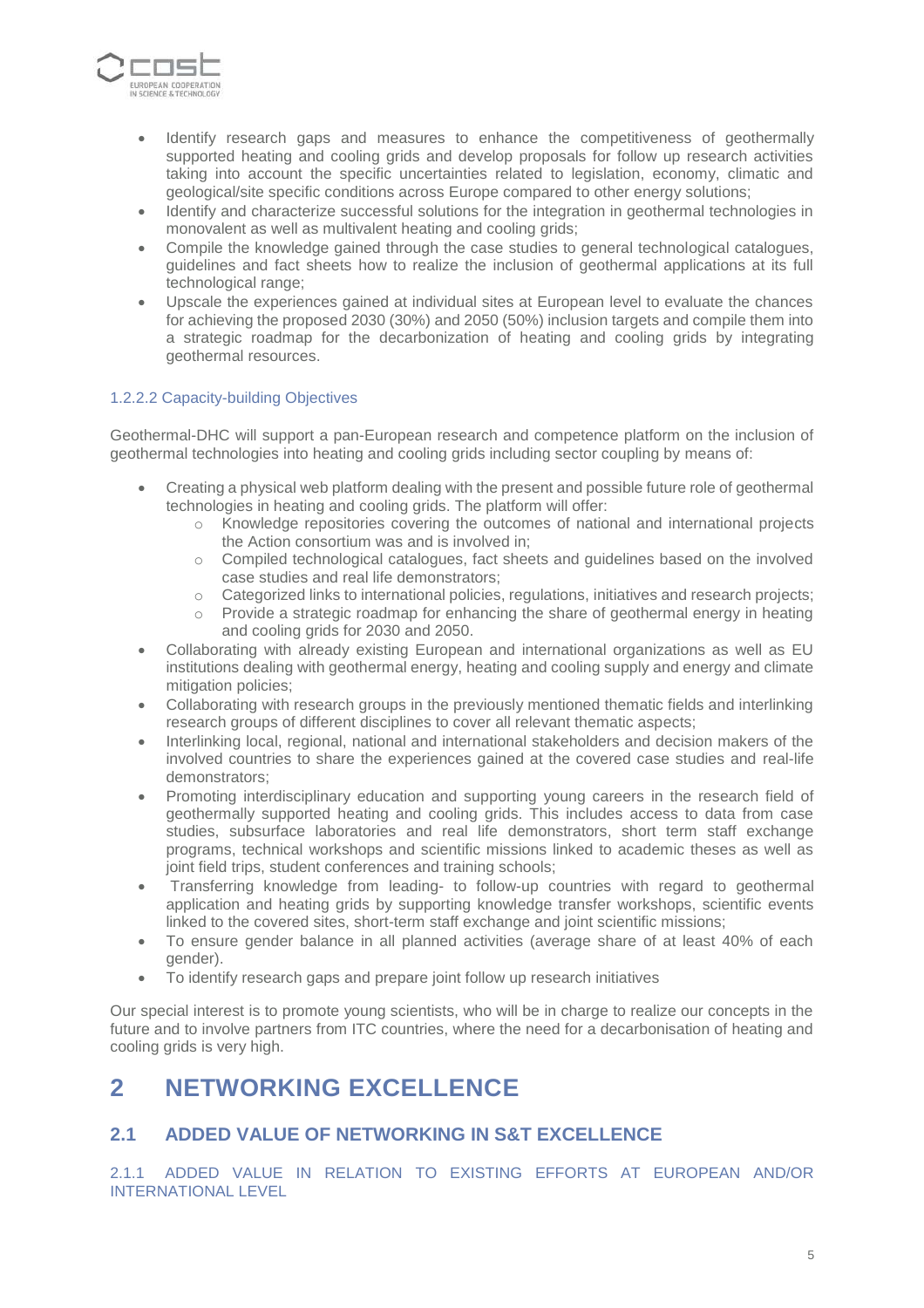

The geothermal resources are considered as a local, reliable and clean Renewable Energy Sources (RES) well suited for the heating and cooling grids. However, to our knowledge, no scientific pan-European initiative, organization, network or project has yet investigated the inclusion of the diverse types of geothermal technologies into the heating and cooling grids. Instead, in most cases individual technologies, process steps or disciplines have been targeted.

Several projects, like Ground-Reach, Heat and the City, BRUGEO, GeoPLASMA-CE, GRETA, MUSE, Geothermal4PL, TransGeoTherm refer to solving diverse issues of shallow geothermal energy application with a focus on the assessment of geothermal energy potential and land-use conflict mapping. The projects and networks dealing with diverse types of medium- and deep geothermal energy, such as: MATChING, GEMEX, ThermoDrill, Geothermal ERA-NET (GEOTERMICA), focused mainly on new drilling technologies, materials, improvement of performance and assessment of subsurface derisking.

It is also a priority to develop policies and strategies to ensure a quick and efficient deployment of shallow and deep geothermal as RES with a focus on the identification of the non-technical administrative and regulatory barriers at local and regional level. This has been elaborated in projects and initiatives like progRESsHEAT, ReGeoCities, STEP UP, Compact of Mayors, DECARB HEAT, Energy Cities, the European Technology and Innovation Platform on Renewable Heating & Cooling (RHC-ETIP), Geothermal Technology Panel. Some of them, like GRETA and GEOPLASMA-CE, established a project partner's network and a knowledge base to exchange the information and summarise the results.

Some former projects led to the development of European initiatives like "The Heat under your feet" [\(http://www.heatunderyourfeet.eu/\) l](http://www.heatunderyourfeet.eu/))imiting its scope to the application of (shallow) ground source heat pumps for heating and cooling. Other European organization like the European Heatpump Association (EHPA) have a pure technological focus without giving special emphasis on geothermal technologies.

Geothermal DHC applies an intersectoral and technological bottom-up approach based on different case studies across Europe, instead of just tackling individual technical concepts, technologies or fields of applications. The added value compared to existing efforts is given by:

- Creating a network with a clear emphasis on the possible future role of geothermal technologies in heating and cooling grids with clear formulated targets for 2030 and 2050;
- An open, bottom up technological and strong intersectoral approach;
- By up taking experiences from individual case studies, field laboratories and real life demonstrators at more than 20 different locations across Europe;
- By capitalizing more than 50 national as well as international projects dealing with individual aspects of geothermal energy covering more than 20 countries inside and outside of Europe;
- By transferring research into a European roadmap for the inclusion of geothermal energy into heating and cooling grids;
- Integrating planning, legal and social science perspectives into the research network.

### **2.2 ADDED VALUE OF NETWORKING IN IMPACT**

### 2.2.1 SECURING THE CRITICAL MASS AND EXPERTISE

To effectively address the challenges and objectives mentioned in section 1, the network will have the following characteristics:

- I. Participants will have access to geothermal case studies, subsurface laboratories and demonstrators;
- II. Participants involved in studies dealing with the inclusion of geothermal technologies into heating and cooling grids;
- III. Participants from countries with developed and emerging geothermal markets and countries with a clear need to improve the share of geothermal (transfer of knowledge);
- IV. Partners familiar with European policies;
- V. Partners from research sectors covering the entire process chain from exploring planning licensing – developing – operating geothermal facilities as well as analysing the related socioeconomic impacts.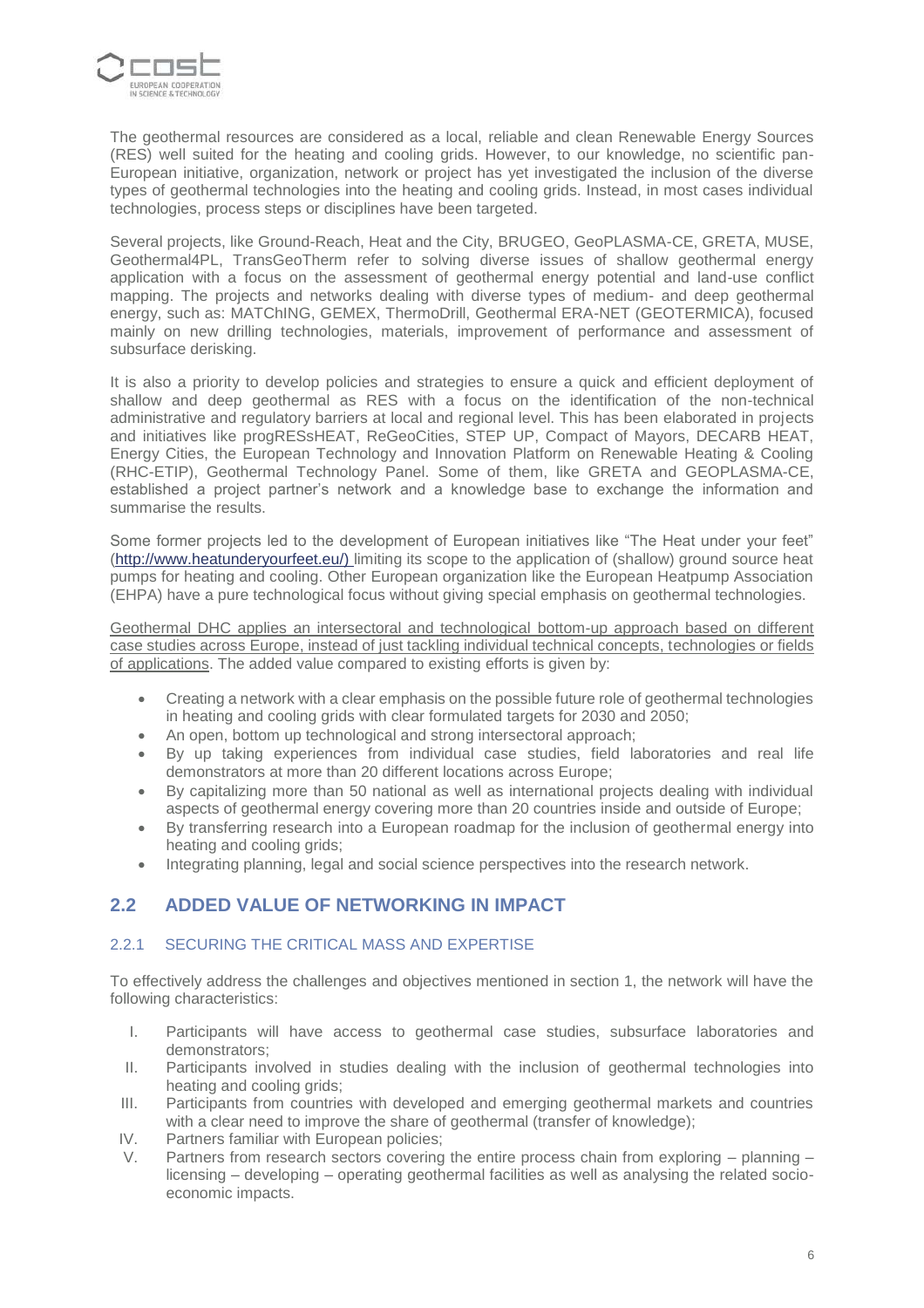

The Network of Proposers already meets most requirements of the above-mentioned characteristics. It comprises more than 20 individual sites (criteria i.) and involves partners researching on the inclusion of geothermal technologies into heating and cooling grids (ii.) capitalizing from more than 50 national and international research projects. The network already covers more than 20 Countries including both, strong and weak geothermal markets (iii.), and comprises partners experienced in addressing European policies (iv.). All sectors listed in (v.) are represented by at least one researcher.

During the "networking expansion phase" in the beginning of the Action it wants to include participants from all European Countries with strong geothermal markets to enlarge the number of reference sites and to further balance the share of research sectors within the Action. Currently, the network is dominated by subsurface and environmental engineers (around 80%) and it aims to enhance the share of researchers dealing with surface technologies, grid design and simulation as well as economy, regulation and governance as well as social sciences.

### 2.2.2 INVOLVEMENT OF STAKEHOLDERS

The following stakeholder groups are identified as relevant for Geothermal-DHC:

Local stakeholders from reference sites (case studies, field laboratories and real life demonstrators)

- Operators of geothermal facilities;
- Operators of heating and cooling grids as well as heating and cooling suppliers;
- Policy makers:
- Local energy and spatial planners as well as Energy agencies;
- Local authorities involved in licensing;
- Investors in general;
- Secondary and tertiary education sector;
- Financial institutes and risk underwriters
- NGOs as well as the lay public.

#### International stakeholders and EU institutions

- International research groups
- International organizations (federations and associations) and existing platforms
- EU institutions like DG Energy and DG Climate

Geothermal-DHC comprises at least 24 different reference sites in at least 14 different countries relevant for diffusing the inclusion of geothermal technologies in heating and cooling grids.

Table 1: Definition of reference sites in Geothermal-DHC.

| <b>Definition of reference sites</b>                      |                                                                                                                                                                                                                                                                                         |  |  |  |  |  |  |
|-----------------------------------------------------------|-----------------------------------------------------------------------------------------------------------------------------------------------------------------------------------------------------------------------------------------------------------------------------------------|--|--|--|--|--|--|
| planned at defined sites                                  | Field Laboratory: existing and A site not commercially used to investigate and simulate technical<br>concepts, systems responses or specific technologies. Please note that<br>the main focus needs to be on geothermal application                                                     |  |  |  |  |  |  |
| <b>Demonstrator: existing or</b><br>planned installations | Existing or planned commercial use. The site needs to fully or at least<br>significantly developed within the lifetime of the COST Action (2019 -<br>2023). It can be independent of scale with regard to the size of the grid<br>but needs to aim at heating or cooling supply.        |  |  |  |  |  |  |
| in lifetime of the Action                                 | Case Study: local to regional Represents feasibility studies, concepts and strategies for a real life<br>scale, no Demonstrator realized study area. It is independent of scale (local to regional). The realization<br>of the outcomes are not foreseen in the lifetime of the Action. |  |  |  |  |  |  |

Stakeholders will be involved by the following activities:

Local stakeholder workshops and events including field trips, regional scientific conferences and workshops aiming at transferring research knowledge to local decision makers (at least 10);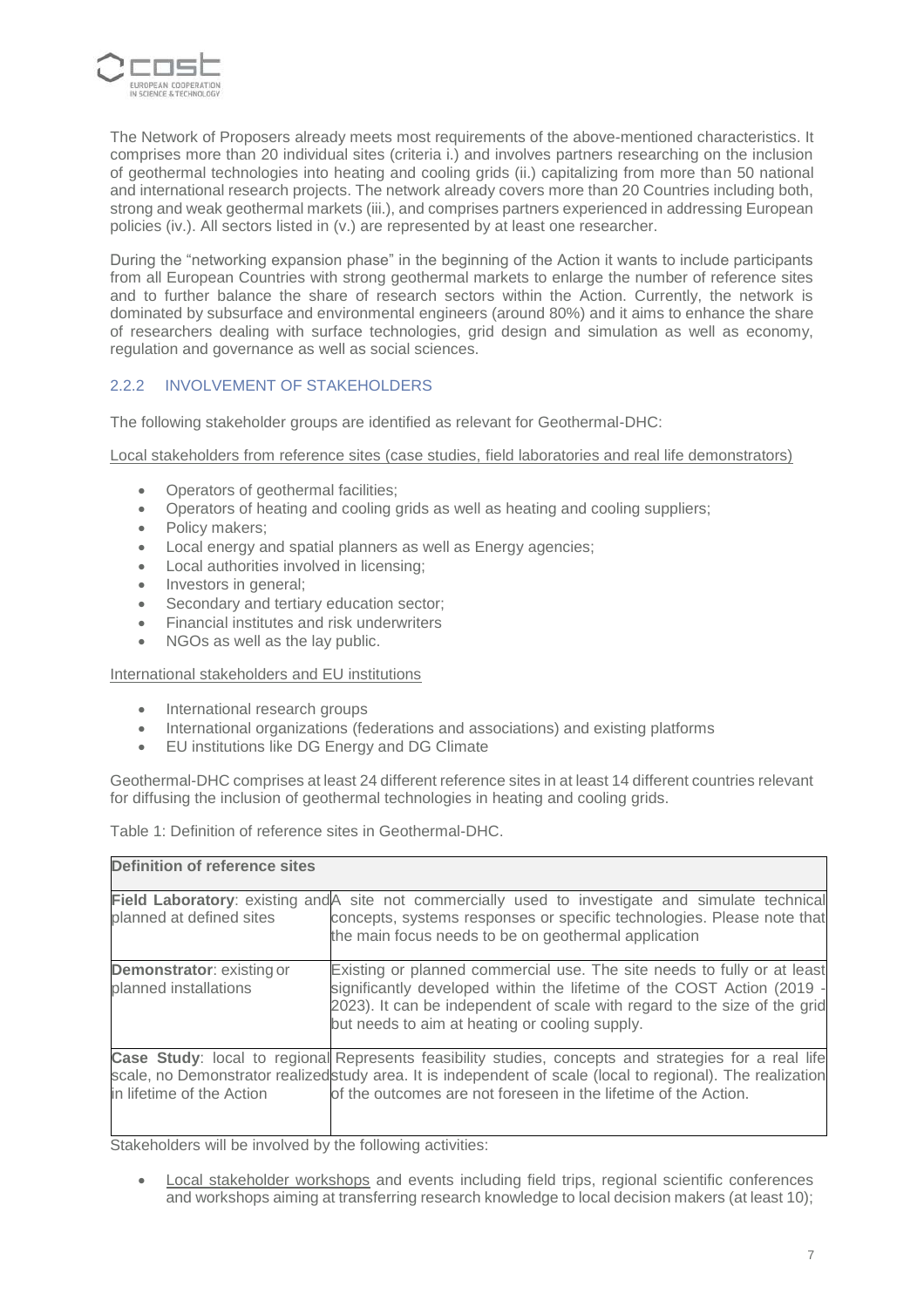

- Stakeholder interlinking events based on joint field trips to other reference sites and participation at knowledge exchange- and transferring workshops (at least 4). The network also plans to organize at least 2 stakeholder interaction events between local- and European as decision makers and international organizations ("Geothermal district heating and cooling day" events in Brussels);
- Stakeholder surveys and consultations to integrate them into the preparation of the Action's outputs. The stakeholder surveys address different topics of the process chain for the inclusion of geothermal applications into heating and cooling grids may base on interviews and online surveys (involvement of at least 20 stakeholders;
- Joint dissemination activities in terms of leaflets, press releases, public events, hosting of sessions at conferences and shared conference booths (at least 10 activities);
- Knowledge exchange- and networking workshops focusing on research groups (at least 4 workshops planned).

### 2.2.3 MUTUAL BENEFITS OF THE INVOLVEMENT OF SECONDARY PROPOSERS FROM NEAR NEIGHBOUR OR INTERNATIONAL PARTNER COUNTRIES OR INTERNATIONAL **ORGANISATIONS**

Geothermal-DHC aims at involving participants from international Countries, which already have a wellestablished or emerging geothermal market or a significant need to decarbonize heating and cooling grids. Of course, all other international partner countries are welcome to get involved into the planned Action on their interest.

During the preparation of the proposal, the Action already involved the Institut National de la Recherche Scientifique (Québec, Canada) as a co-proposer of the Action. The group of Prof. Jasmin Raymond is very active in the domain of both shallow and deep geothermal resources. A research chair funded by the Institut Nordique du Québec (INQ) has been awarded to Prof. Raymond to study the geothermal potential of Nunavik, the northern region of Québec populated by Inuit villages that rely on fossil fuels for both electricity and space heating production. His research group is currently evaluating the potential for geothermal resources (geothermal heat pumps, underground storage and deep borehole heat exchangers) for direct use of the heat. The consortium will benefit from the expertise of the INRS in the design of geothermal technologies in high-demand (8000 heating degree days) small communities in remote areas. Prof. Raymond's group will also bring in experience of an international project funded by UNESCO, wherein research activities on field methodologies, numerical simulations, public awareness and social acceptance of geothermal energy are addressed and shared among 8 countries in 4 different continents.

## **3 IMPACT**

## **3.1 IMPACT TO SCIENCE, SOCIETY AND COMPETITIVENESS, AND POTENTIAL FOR INNOVATION/BREAK-THROUGHS**

### 3.1.1 SCIENTIFIC, TECHNOLOGICAL, AND/OR SOCIOECONOMIC IMPACTS (INCLUDING POTENTIAL INNOVATIONS AND/OR BREAKTHROUGHS)

The proposed research network is expected to have the following impacts:

### **Short term perspective (within the duration of the COST Action)**

- Research impacts: The network is pooling knowledge gained at more than 20 reference sites on geothermal energy use for heating and cooling as well as from more than 50 national- and international projects linked to the consortium. Accessible knowledge will be compiled and evaluated towards remaining research gaps. Based on this, the network aims at developing follow-up proposal on the research topics identified.
- Educational impacts: The network wants to establish young researcher and training programs focusing on the inclusion of geothermal in heating and cooling grids. Emphasis will be on access to knowledge from the different sectors involved in the process chain for developing geothermally supported heating and cooling grids, such as subsurface planning, management and engineering, surface engineering, governance and regulations, energy economics and social acceptance.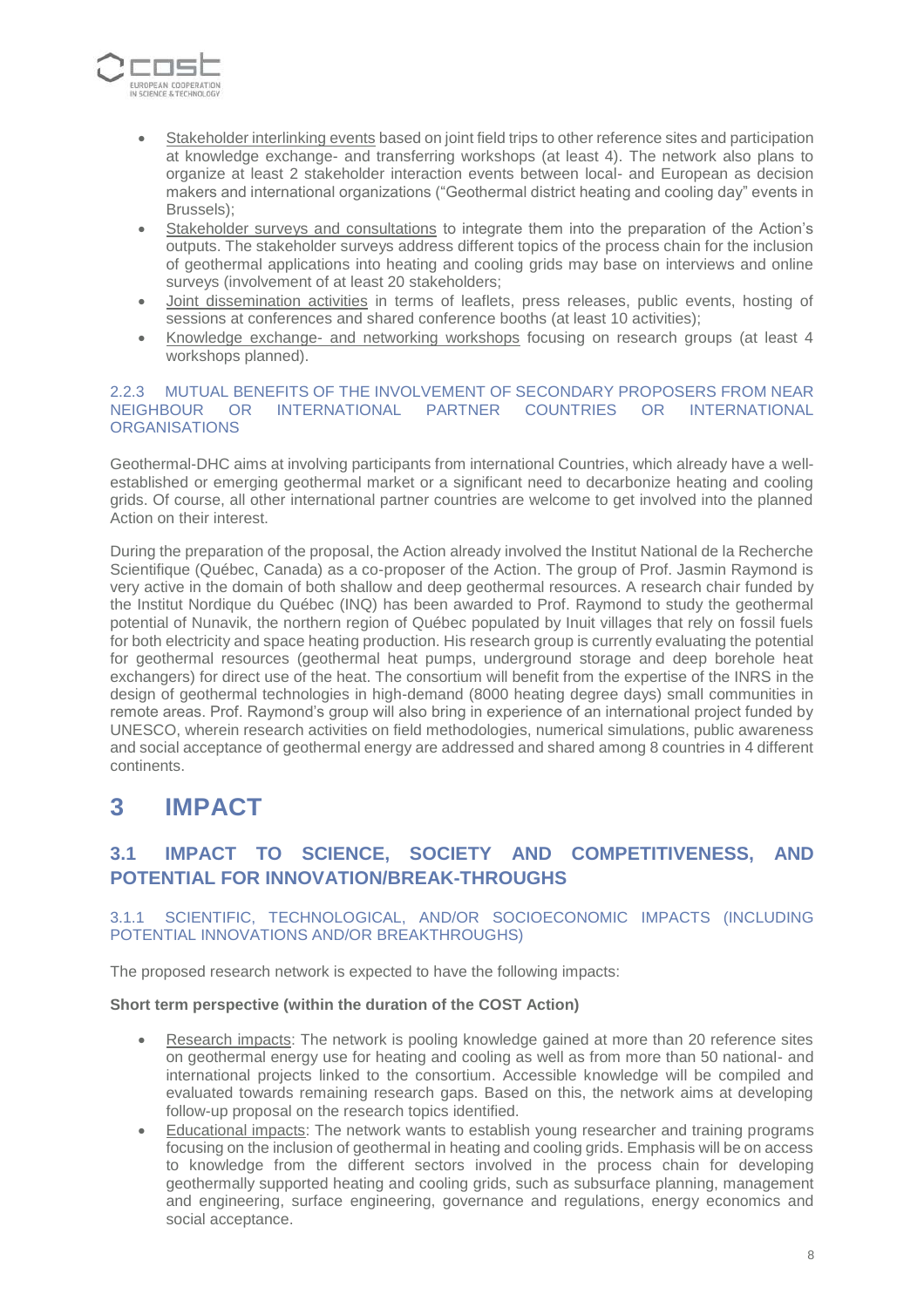

- Heat energy economy and market impacts: The network will establish an intersectoral platform on the use of geothermal in heating and cooling grids. The planned research and capacity building activities aim at transferring knowledge between leading- and follow up countries with regard to geothermal use. These measures will foster market diffusion of geothermal technologies across Europe. Learning from technological reference sites raises awareness of decision makers and disseminates suitable solutions. The network also aims to evaluate the current economic competitiveness of geothermally supported heating and cooling grids in the countries involved in the Action and proposes research and policy measures for supporting the profitability.
- Social and political impacts: On the one hand, the network interacts with local communities at the involved countries to identify non techno-economical barriers and addresses concerns. On the other hand, the interaction with European policy- and decision makers as well as European organization may raise the awareness towards future strategies for decarbonization of heating and cooling grids and reducing the dependency on energy imports. The planned upscaled roadmap document transfers the research findings of the Geothermal-DHC to European stakeholders for providing inputs for adapting long term strategies and measure in the time frame of 2030 and 2050. The roadmap also supports other relevant initiatives such as the Heat Roadmap Europe, the Covenant of Mayors and Sustainable Energy Action Plans.

### **Long term perspective (beyond Geothermal-DHC):**

- The network supports the establishment of a permanent competence platform to accompany the roadmap prepared during the Action.
- The network aims at joint follow up research initiatives to strengthen the coherency of the platform and keep the impact at a high level.
- The young careers supporting programs developed within the Action will be a continuous part of the competence platform and will be linked to joint research initiatives and training programs developed during the Action.

The results of the Action will contribute to raising awareness and acceptance for the inclusion of geothermal energy in heating and cooling grids at stakeholders at local, national and European level. The scheduled roadmap will support decarbonization, resilience and climate change strategies and action plans and stimulates market incentives to raise the share of RES in general and geothermal in particular towards the aimed 30% in 2030 and 50% in 2050 targets.

### **3.2 MEASURES TO MAXIMISE IMPACT**

### 3.2.1 KNOWLEDGE CREATION, TRANSFER OF KNOWLEDGE AND CAREER DEVELOPMENT

In order to maximize the scientific, technological and social impacts of the COST Action, specific activities will be carried out to produce new and useful knowledge, facilitating its diffusion among societal actors and to support young researchers in developing their careers. Regarding the production of new and useful knowledge, attention will be paid in providing new information combining the different research sectors involved in creating a strong knowledge basis for supporting private and public decision makers in designing effective policies and strategies.

Regarding stakeholder interaction the network plans (see also chapter 2.2.2):

- Stakeholder interlinking events and joint reference site visits (at least 6);
- Local events to inform the wider public about the opportunities represented by geothermal technologies in terms of: local stakeholder workshops and events including field trips to demonstrators (at least 10);
- Stakeholder surveys at identifying expectations, opportunities and barriers for the inclusion of geothermal applications into heating and cooling grids (at least 20 surveys in terms of interviews and online surveys);

Regarding the transfer of knowledge, widely recognized as the main shortcoming in exploiting innovations, the network plans:

• An international assessment on the state-of-the-art of geothermal application at diverse scales: micro (single building blocks), meso- (local grids) and macro- (district heating and cooling grids). The focus will not only be on developed solutions but also on projects (EU and national funded)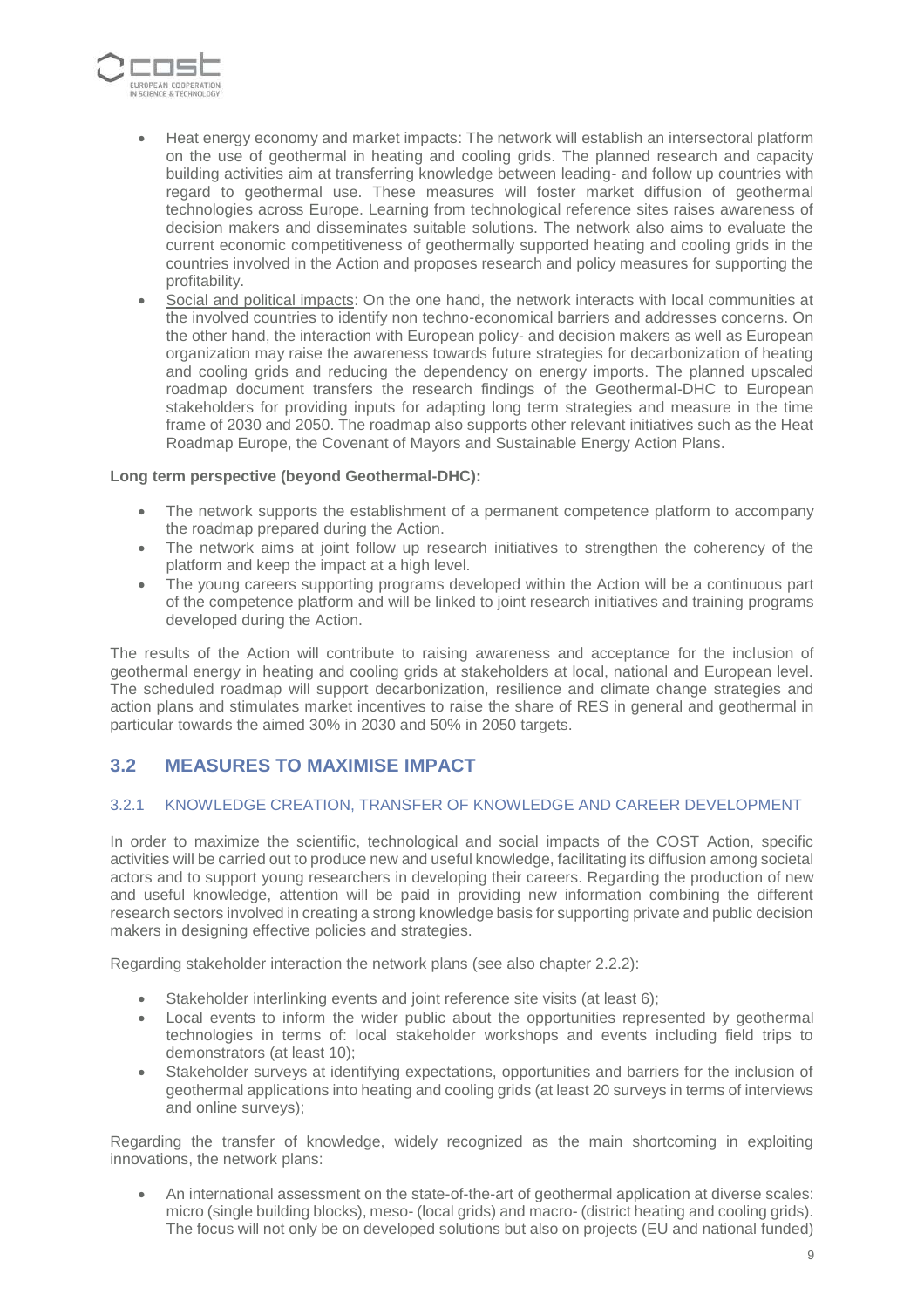

targeting at least a TRLs 6 to 7. The outcomes will be published in through fact sheets via the web portal (at least 20 fact sheets);

- Knowledge exchange, knowledge transfer and networking workshops with local- as well as international research groups and actors in the research topics of Geothermal-DHC;
- A web based knowledge platform providing repositories and categorized web links to relevant European and international initiatives, directives and organizations (at least 4).

Regarding the support for developing career the network plans:

- Personal support of the Action participants to facilitate the active engagement of young researcher in organizing and carrying out the activities of the network;
- Institutional support by organizing young researcher conferences, training schools, staff exchange programs and short term scientific missions linked to academic theses;
- Access to information: The network provides access to data and summarized information from the investigated reference sites (see also chapter 2.2.2) and offers a knowledge repository on the Action related web platform.

### 3.2.2 PLAN FOR DISSEMINATION AND/OR EXPLOITATION AND DIALOGUE WITH THE GENERAL PUBLIC OR POLICY

The Communication, Dissemination and Exploitation (C-D-E) plan of Geothermal-DHC consists of the following elements:

- A general communication strategy;
- Key messages to be communicated to external audiences
- The initial C-D-E plan specifying objectives, target audiences, channels and targets (Table 2)

**Who?** The dissemination of the results of the Action is aimed at researchers and the higher education sector, planners, industry and administration in general working in geothermal and renewables technologies, district heating and cooling systems and thermal storage. These are the major target group, being the most direct user of the Action's results.

Specifically, the COST Action intends to communicate with**:**

- stakeholders dealing with operation, design or plan the transformation or building new smart and efficient district heating and cooling systems by disseminating and transferring knowledge gained within the COST Action;
- researchers from universities and research centres working in the different scientific disciplines involved in the field of geothermal energy, renewables and thermal grids;
- policy makers at local, national and European level;
- the general public that needs to be informed about the potential of geothermal technologies in for decarbonizing district heating and cooling systems.

**What and how?** The Action will adopt means to ensure visibility, impact and create awareness of its achievements in the use of geothermal technologies combined with heating and cooling grids, underground thermal storage and RES as outlined in the previous chapters.

The following key messages have been defined for Geothermal-DHC:

- "The use of geothermal energy combined with other RES in heating and cooling grids, linked to subsurface storage systems, has a significant potential for the decarbonization of the energy market."
- "Geothermal applications represent key technologies for the transformation of old heating and cooling grids based on fossil fuels into future smart and efficient grids."
- "Geothermal cooling and seasonal underground heat storage may become a key technology to mitigate urban heat-island effects"

The planned external communication will regard the key messages defined above. If relevant, the key messages may also be adapted or expanded during the project lifetime of the COST Action.

The C-D-E plan shown in Table 2 organizes the activities planned in this COST Action with regard to objectives, target audiences, planned communication channels and measurable communication targets.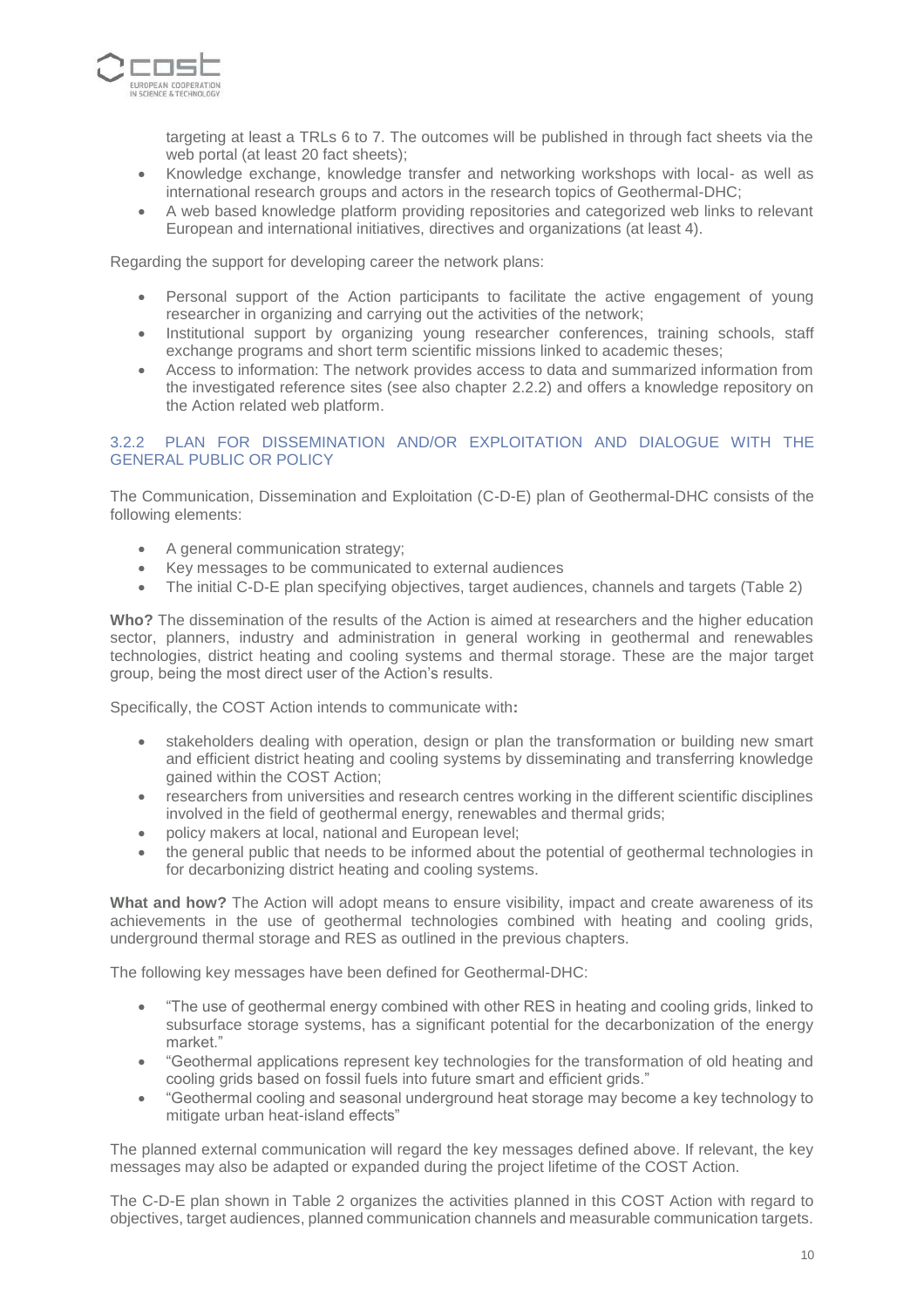

The preliminary plan will later be expanded to a periodically updated living document during the execution of the Action. The coordination of the communication activities and maintenance of the updated C-D-E plan will be governed by the COST Action communication manager. Geothermal-DHC follows an open data access approach as far as possible.

Compliance with IPR rules will be organized in the MoU and will also be at the responsibility of the Communication Manager.

Table 2: Preliminary C-D-E plan.

| C-D-E- objective                                                                                                                             | <b>Type</b><br>action | ofTarget audience                                                                                                       | <b>Planned</b><br>channels                                                                                                              | activities, C-D-E targets                                                                |
|----------------------------------------------------------------------------------------------------------------------------------------------|-----------------------|-------------------------------------------------------------------------------------------------------------------------|-----------------------------------------------------------------------------------------------------------------------------------------|------------------------------------------------------------------------------------------|
| Inform about the Action, its C<br>objectives and activities<br>and dissemination of the<br>outcomes and results of the<br><b>COST Action</b> |                       | All groups                                                                                                              | Website<br>Leaflets<br>Corporate identity and<br>logos                                                                                  | $>1.000$ unique<br>visits at website<br>>300 downloads<br>of the leaflets                |
| General knowledge<br>exchange on cross- cutting<br>topics and knowledge<br>transfer                                                          | C, D                  | <b>Action participants</b><br>International<br>projects or Actions<br>EU & national<br>stakeholders Higher<br>education | <b>Events</b><br>Workshops                                                                                                              | >10 Knowledge<br>Exchange and<br>Knowledge<br>Transfer<br>Workshops                      |
| Disseminate the results of<br>the COST Action to<br>scientific and expert<br>communities                                                     | D                     | International<br>research groups<br>(young careers)<br>Higher education                                                 | Cumulative research<br>paper (special journal<br>issue)<br>Present the COST Action recognized<br>at conferences and<br>expert workshops | >1 cumulative<br>research paper<br>in internationally<br>journal<br>>10<br>presentations |
| Raise the awareness on<br>geothermal inclusion at<br>heating and cooling grids                                                               | D                     | EU & national<br>stakeholders                                                                                           | Fact-sheets on reference<br>sites covered by the<br>Action Local stakeholder<br>workshops and events                                    | 1 catalogue of<br>fact-sheets<br>covering $> 15$<br>different                            |
| Promote strategies and<br>measures for the inclusion<br>of geothermal energy                                                                 | E                     | European and<br>international<br>stakeholders                                                                           | Roadmap for the<br>inclusion of geothermal<br>energy in heating and<br>cooling grids for the<br>period 2030-2050                        | 1 roadmap                                                                                |

(\*) C - communication / D- dissemination /  $E - E$ xploitation

## **4 IMPLEMENTATION**

## **4.1 COHERENCE AND EFFECTIVENESS OF THE WORK PLAN**

### 4.1.1 DESCRIPTION OF WORKING GROUPS, TASKS AND ACTIVITIES

### **Management structure and working groups**:

The Action Implementation Office, located at the Grant Holder, will support the administrative coordination of the Action including internal progress control and communication to COST. It will furthermore provide internal communication tools (e.g. e-mail groups, web conferences and internal file exchange servers) and organize management meetings.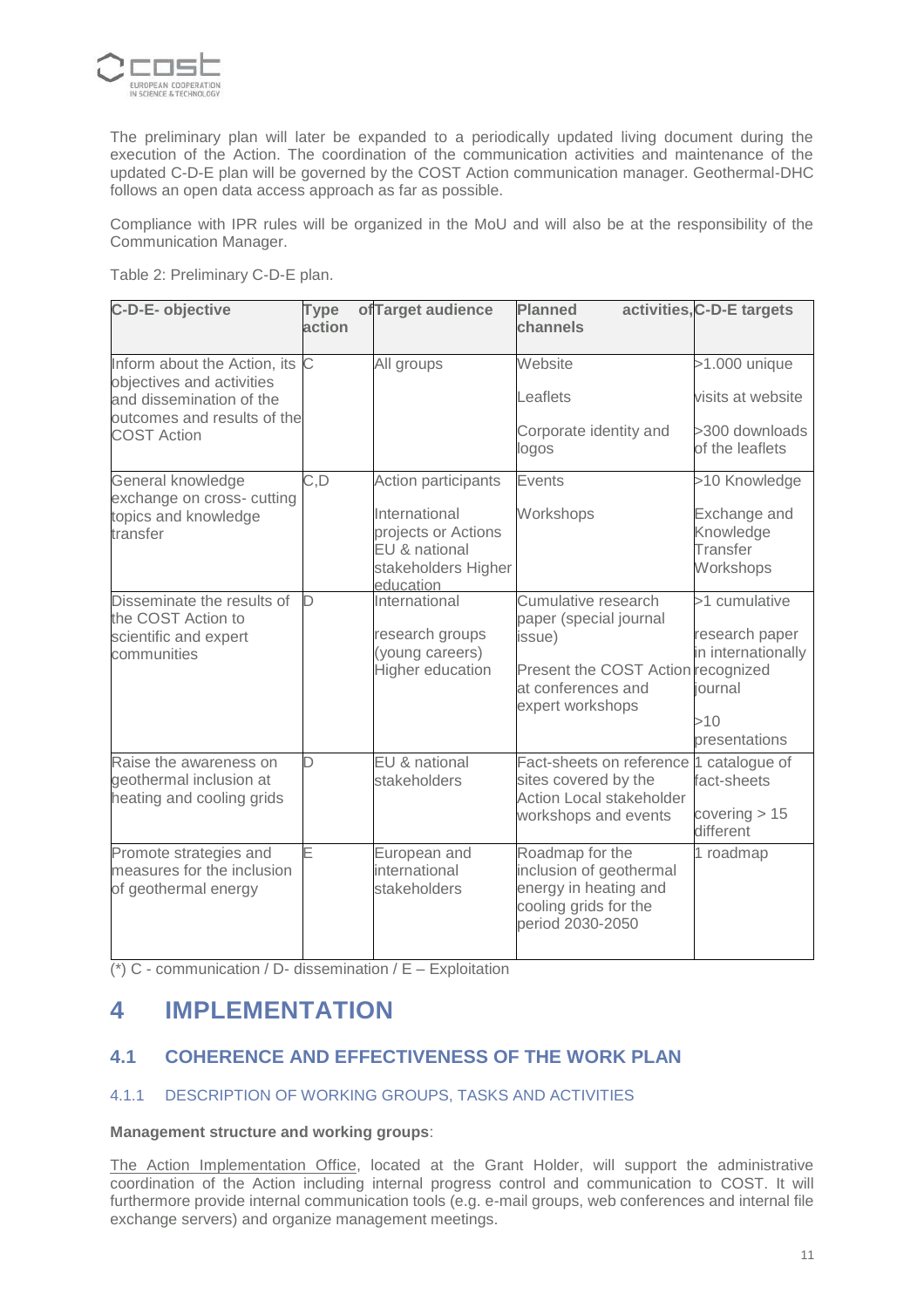

The Action MC (Action Management Committee), as described in the COST SESA guidelines, will be the decision making body. It is led by a Chair and supported by a Vice-Chair. The Action MC meets on a regular basis including annual physical meetings and web meetings at an interval of 3 months.

The Chair and the Vice-Chair are responsible for the scientific and innovation management inside the network and will be supported by Executive Committee (ExCo) consisting of the leaders of the Permanent Working Groups (PWGs). Both positions will be selected by vote of the Action MC. The Chair position will be elected twice in the running time of the Action (Action MC Kick-Off Meeting and Midterm Meeting). The Vice-Chair will be elected on an annual basis. The Chair and Vice-Chair can be reelected. This flexibility in leading positions is allowed to enable a certain dynamical development of research emphases during the implementation of the Action.

The Executive Committee (ExCo) supports the Action MC and consists of the leaders of Permanent Working Groups (PWGs). The ExCo will have regular web meetings in a one to two month interval. The PWGs cover the following Working Groups (WGs):

- WG Technology coordinates all activities related to technological research including subsurface geothermal and surface heating and cooling grid topics (see also Figure 3, green column).
- WG Outreach and Communication coordinates all external communication activities including C-D-E and IPR. It applies the tools listed in the yellow column of Figure 3 and is led by the Communication Manager of the Action.
- WG Promoting Young Careers coordinates all activities related to education and inclusion of young researchers into the Action activities.
- WG Capitalization and Uptakes coordinates the harvesting and pooling of knowledge inside the network, the identification of research gaps and the organization of follow-up and spin-off research projects.

The PWGs will be active during the entire COST Action. In addition, Ad-Hoc Working Groups will be established during the Action within a framework of research topics, Action tools, Study areas and Technologies as shown in Figure 2. Ad-Hoc Working Groups are intended to allow a dynamic bottomup approach with regard to research topics and technologies. They support the role of the PWGs and will be approved (opening and closure of WGs) during the Action MC meetings.

### **Tasks and Activities**

Geothermal-DHC differs between Tasks, linked to the PWGs and Activities, linked to the Ad-Hoc WGs. While Tasks have an already defined time frame, shown in Figure 2, Activities will have flexible time frames and will be allocated to Tasks. Tasks and Activities will be organized and monitored in an Action Work Plan, which will be set up at the beginning of the Action and updated on a regular, at maximum 3 monthly basis. The Action Work Plan will also organize the distribution of responsibilities inside the network regarding Tasks, Activities and Deliverables.

Considering its objectives in chapter 1.2.2, Geothermal-DHC includes the following Tasks:

- T1 Coordination and Management of the Action (Action MC supported by the Action Implementation Office): Approving and monitoring the individual WGs, financial planning and monitoring;
- T2 Sharing knowledge inside the network (WG Capitalization and Uptakes): assessment of methods and concepts as well as building the joint knowledge repository.
- T3 Learning from reference sites and successful technical concepts across Europe (WG Technology): organization of workshops and site visits as well as publication of technical fact sheets.
- T4 Implementation and maintenance of the Action-related web platform (WG Outreach and Communication)
- T5 Fostering young careers and female researches linked to the Action (WG Promoting Young Careers): Organization of all trainings and educational events.
- T6 Stakeholder interaction and networking (WG Outreach and Communication): Organization of all activities related to the involvement of stakeholders including events, workshops and surveys.
- T7 Upscaling of outcomes to a European level and follow-up measures (WG Capitalization and Uptakes): Identification of research gaps and preparation of follow-up activities.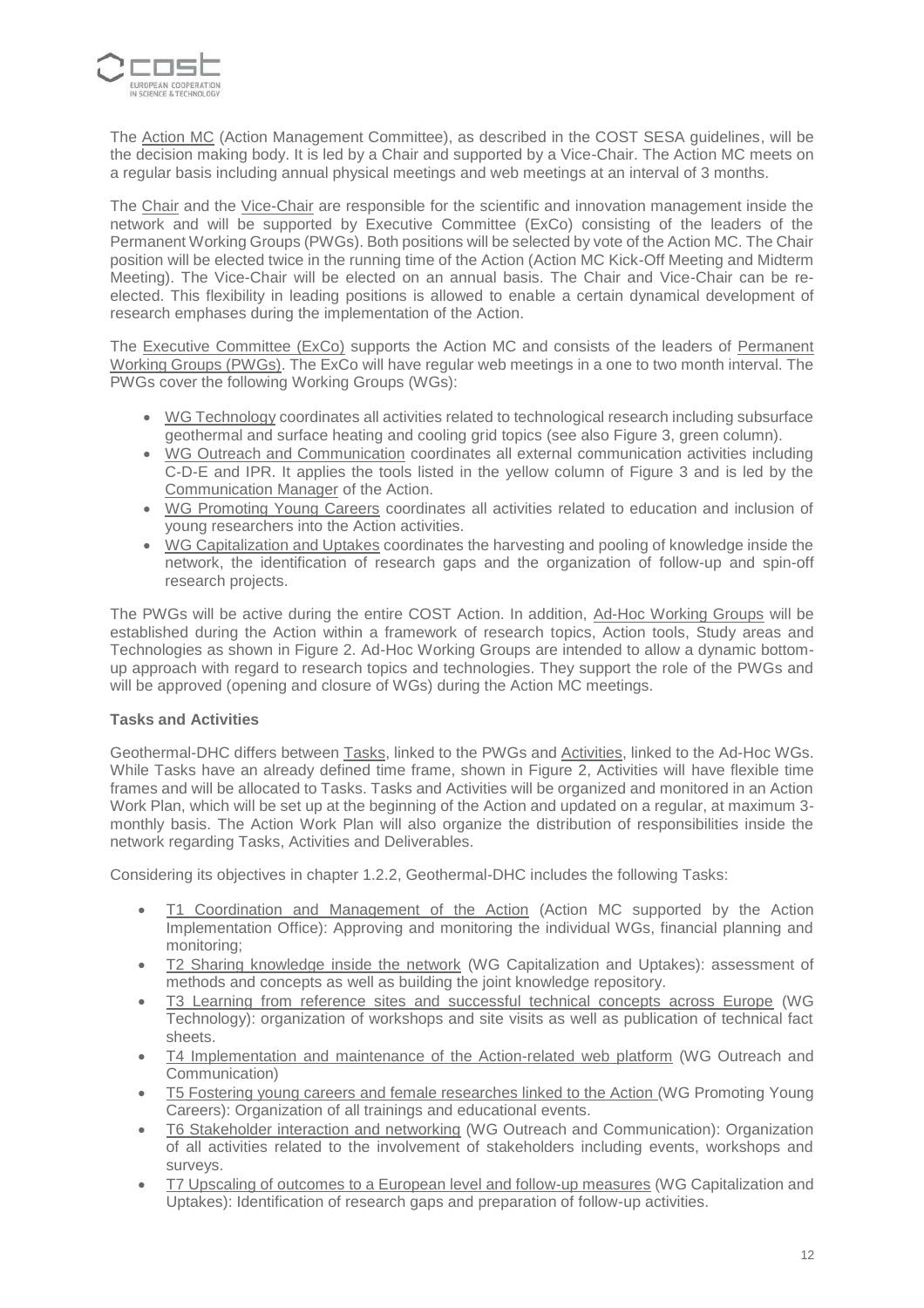

• T8 General dissemination and exploitation of results (WG Outreach and Communication): Including preparation of dissemination material and contents for the website as well as publishing of the Action's outcomes in various channels.

The updated Action Work Plan and C-D-E plans will provide the basis for the allocation of budgets to the detailed Activities on a 6 to 12 month basis. The planning of funds will refer to the intersection of a bottom-up approach (proposed activities by the WGs) and a top-down financial framework assigned by the COST framework.



*Figure 2: Organisational structure of Geothermal-DHC.*

### 4.1.2 DESCRIPTION OF DELIVERABLES AND TIMEFRAME

The planned deliverables of the Action are listed below including the targeted outputs, delivery time in project months (PM) and links to the Tasks (T) described in the chapter before.

- **D1** Initial Action implementation plan including management and monitoring documents like the Action Work Plan (internal deliverable, 1 document; PM 3; T1)
- **D2.1 to D2.3** Updated Action implementation plan (internal deliverables, 3 documents; PM 12, 24, 36; T1)
- **D3.1 to D3.4** Annual management summary report on the activities performed by the Action network (internal deliverables, 4 documents; PM 12, 24, 36, 48; T1)
- **D4** Electronic Knowledge Repository ready for operation, stored at the Action related web platform. The KR will later be regularly updated during the Action (1 tool; PM 18; T2)
- **D5** Catalogue of workflows and methodologies for the inclusion of geothermal technologies into heating and cooling grids based on problem – solution fact sheets (1 document; PM 36; T2)
- **D6** Fact Sheets on the investigated reference sites and study cases across Europe for the inclusion of geothermal technologies (15 documents, PM 38; T3)
- **D7** Technical report on promising concepts for the inclusion of geothermal energy in heating and cooling grids in Europe (1 document; PM 42; T3)
- **D8** Interactive web platform on the inclusion of geothermal technologies in heating and cooling grids across Europe including deliverable D4 (1 tool; PM 8; T4)
- **D9.1 to D.9.4** Annual progress and impact report on the activities performed to foster the integration of young careers and female researches into the network and its achievements (internal deliverables, 4 reports; PM 12, 24, 36, 48; T5)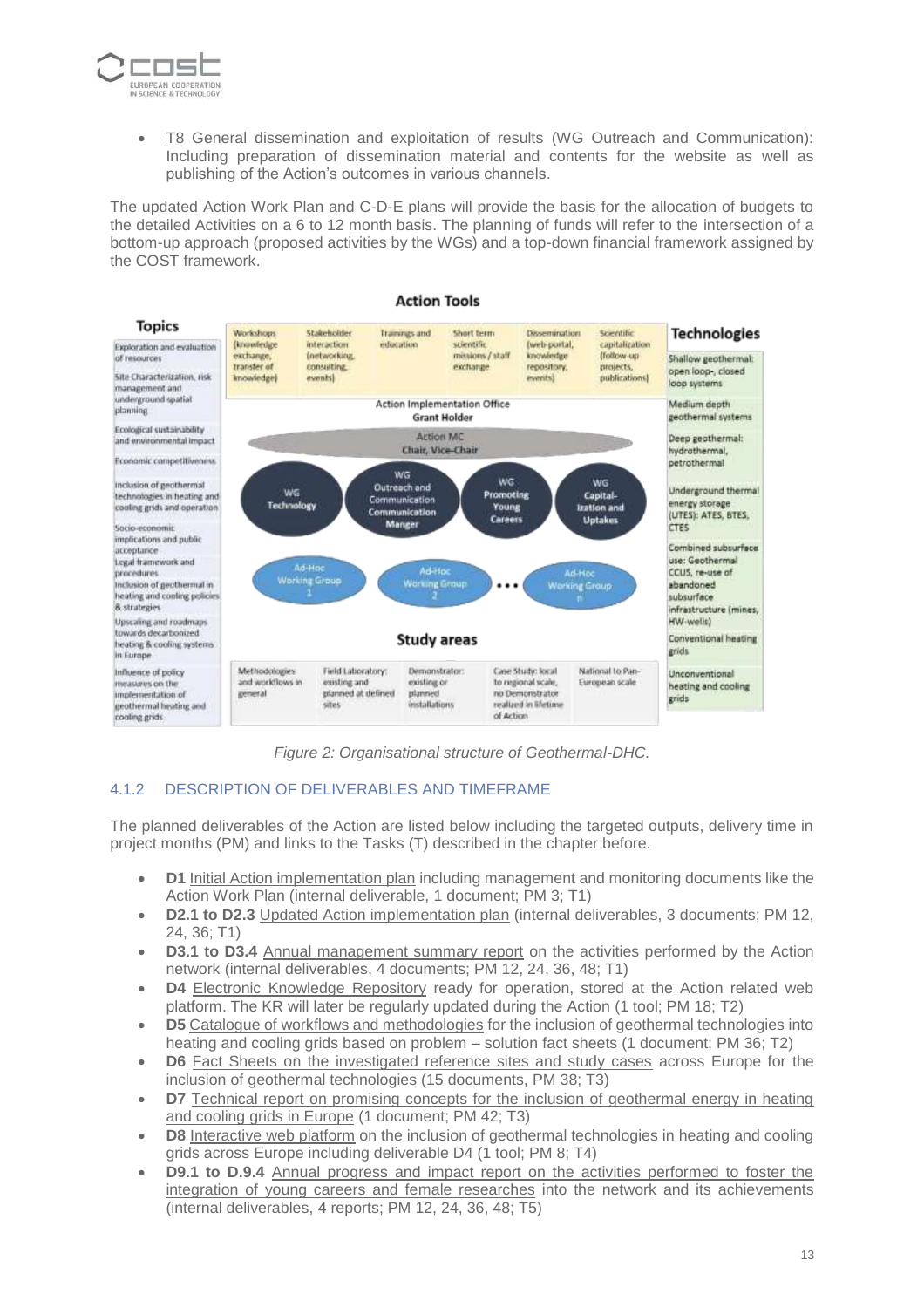

- **D10** General educational concept for training related to the inclusion of geothermal technologies in heating and cooling grids based on the experiences gained in the Action (1 document; PM 44; T5)
- **D11.1 to D.11.4** Annual progress and impact report on the involvement of stakeholders and transfer of knowledge (internal deliverables, 4 reports; PM 12, 24, 36, 48; T6)
- **D12.1 to D.12.4** Annual progress and impact report on knowledge exchange and networking activities (internal deliverables, 4 reports; PM 12, 24, 36, 48; T6)
- **D13** Stakeholder feedback report on the expected and aimed role of geothermal technologies for the decarbonization of heating and cooling grids in Europe, including analyses of opportunities and barriers (1 document; PM 34; T6)
- **D14** Summary report on the legal and social boundary conditions in the countries participating at the COST Action for the inclusion of geothermal technologies in heating and cooling grids (1 document; PM 36; T6)
- **D15** European Roadmap for the inclusion of geothermal technologies and market diffusion measures to reach the proposed 2030 and 250 inclusion targets in the heating and cooling sector (1 document; PM 42; T7)
- **D16.1 to D16.3** Updated C-D-E plan (internal deliverables, 3 documents; PM 12, 24, 36; T8)
- **D17.1 to D17.4** Annual summary report on the achieved dissemination and exploitation activities (internal deliverables, 4 documents; PM 12, 24, 36, 48; T8)
- **D18** General dissemination materials including leaflets and periodic newsletters (10 documents; PM 46; T8)

### 4.1.3 RISK ANALYSIS AND CONTINGENCY PLANS

The initial and updated Action implementation plans (D1, D2) will also contain detailed risk and contingency plans. At the moment, the Action identified the following implementation risks:

| <b>Risk</b>                                                                   | Likelihood       | Impact        | <b>Strategy</b>    | <b>Response</b>                                                                                                                                                          |
|-------------------------------------------------------------------------------|------------------|---------------|--------------------|--------------------------------------------------------------------------------------------------------------------------------------------------------------------------|
| The number of network Medium to<br>participants exceed the<br>available funds | high             | <b>Medium</b> | Mitigate           | The funding rate of individual activities will<br>be prioritized and reduced if necessary, to<br>avoid a narrowing of activities.                                        |
| Withdrawal of<br>participants with major<br>roles in the consortium           | LOW              | Medium        | Mitigate           | The network ensures to have the critical<br>mass of participants and to organize a<br>quick formal change of roles.                                                      |
| Lack of interest of<br>national and European<br>stakeholders                  | Low to<br>medium | High          | Avoid              | Adaptation of the communication strategy<br>and greater engagement with<br>stakeholders                                                                                  |
| Violation of IPR rules                                                        | LOW              | High          | Avoid              | The Communication Manager performs<br>compliance checks measures and raises<br>awareness on IPR rules inside the<br>network.                                             |
| Not all relevant topics<br>are covered by working<br>groups                   | Low              | <b>Medium</b> | Avoid              | Gaps in competence and interests are<br>planned to be closed by involvement of<br>further (regular and ad-hoc) participants<br>during the expansion phase of the Action. |
| Deliverable or<br>milestone delay                                             | Medium           | <b>Medium</b> | Avoid-<br>mitigate | The ExCo oversees Work Group progress<br>for timely delivery. Any delays will be<br>assessed and amendments made by the<br>Action MC.                                    |

Table 3: Risk and Contingency analysis